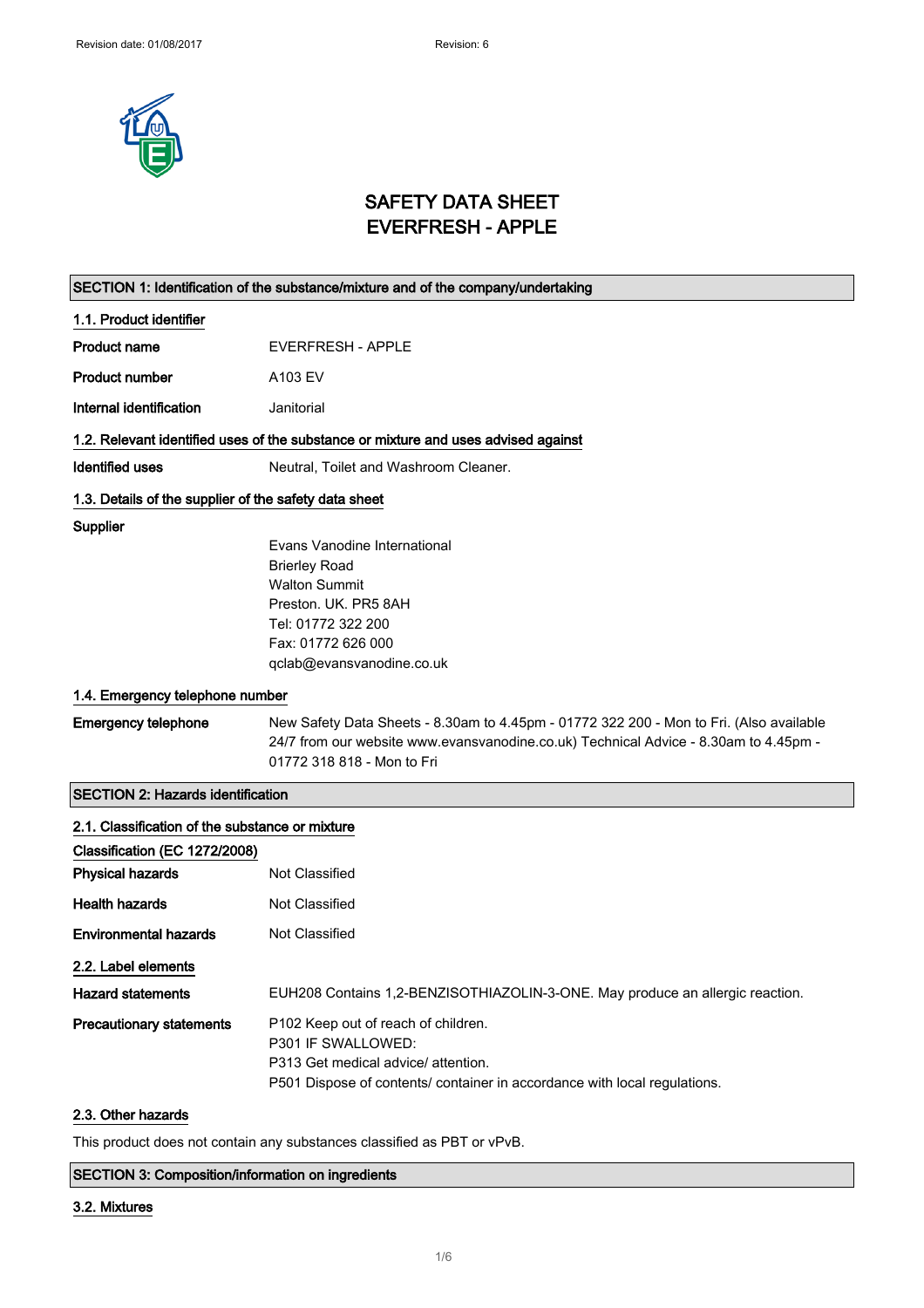### SODIUM (C12-14) ALKYL ETHOXY SULPHATE 3-5%

CAS number: 68891-38-3 EC number: 500-234-8 REACH registration number: 01- 2119488639-16-0020

Spec Conc Limits :- Eye Dam. 1 (H318) >=30%, Eye Irrit. 2 (H319) >10% <30%, NC (Not Classified) <=10%

### Classification

Skin Irrit. 2 - H315 Eye Dam. 1 - H318 Aquatic Chronic 3 - H412

### 1,2-BENZISOTHIAZOLIN-3-ONE <0.1%

| CAS number: 2634-33-5                                          | EC number: 220-120-9 |  |  |
|----------------------------------------------------------------|----------------------|--|--|
| M factor (Acute) = 1                                           |                      |  |  |
| Spec Conc Limits :- Skin Sens. 1; H317 ≥ 0.05% EUH208 ≥ 0.005% |                      |  |  |

#### Classification

Acute Tox. 4 - H302 Skin Irrit. 2 - H315 Eye Dam. 1 - H318 Skin Sens. 1 - H317 Aquatic Acute 1 - H400

The Full Text for all R-Phrases and Hazard Statements are Displayed in Section 16.

Composition comments The ingredients are present in non-hazardous concentrations.

#### SECTION 4: First aid measures

### 4.1. Description of first aid measures

| Inhalation                                                                      | Unlikely route of exposure as the product does not contain volatile substances. If spray/mist<br>has been inhaled, proceed as follows. Move affected person to fresh air and keep warm and<br>at rest in a position comfortable for breathing. |  |
|---------------------------------------------------------------------------------|------------------------------------------------------------------------------------------------------------------------------------------------------------------------------------------------------------------------------------------------|--|
| Ingestion                                                                       | Do not induce vomiting. Give plenty of water to drink. Get medical attention if any discomfort<br>continues.                                                                                                                                   |  |
| Skin contact                                                                    | Wash with plenty of water.                                                                                                                                                                                                                     |  |
| Eye contact                                                                     | Rinse immediately with plenty of water. Get medical attention if irritation persists after<br>washing.                                                                                                                                         |  |
| 4.2. Most important symptoms and effects, both acute and delayed                |                                                                                                                                                                                                                                                |  |
| <b>General information</b>                                                      | The severity of the symptoms described will vary dependent on the concentration and the<br>length of exposure.                                                                                                                                 |  |
| Inhalation                                                                      | No specific symptoms known.                                                                                                                                                                                                                    |  |
| Ingestion                                                                       | No specific symptoms known. But - May cause discomfort if swallowed.                                                                                                                                                                           |  |
| <b>Skin contact</b>                                                             | No specific symptoms known. But prolonged or excessively repeated skin contact could lead<br>to removal of natural oils from skin.                                                                                                             |  |
| Eye contact                                                                     | No specific symptoms known. Prolonged contact may cause redness and/or tearing.                                                                                                                                                                |  |
| 4.3. Indication of any immediate medical attention and special treatment needed |                                                                                                                                                                                                                                                |  |

Notes for the doctor Treat symptomatically.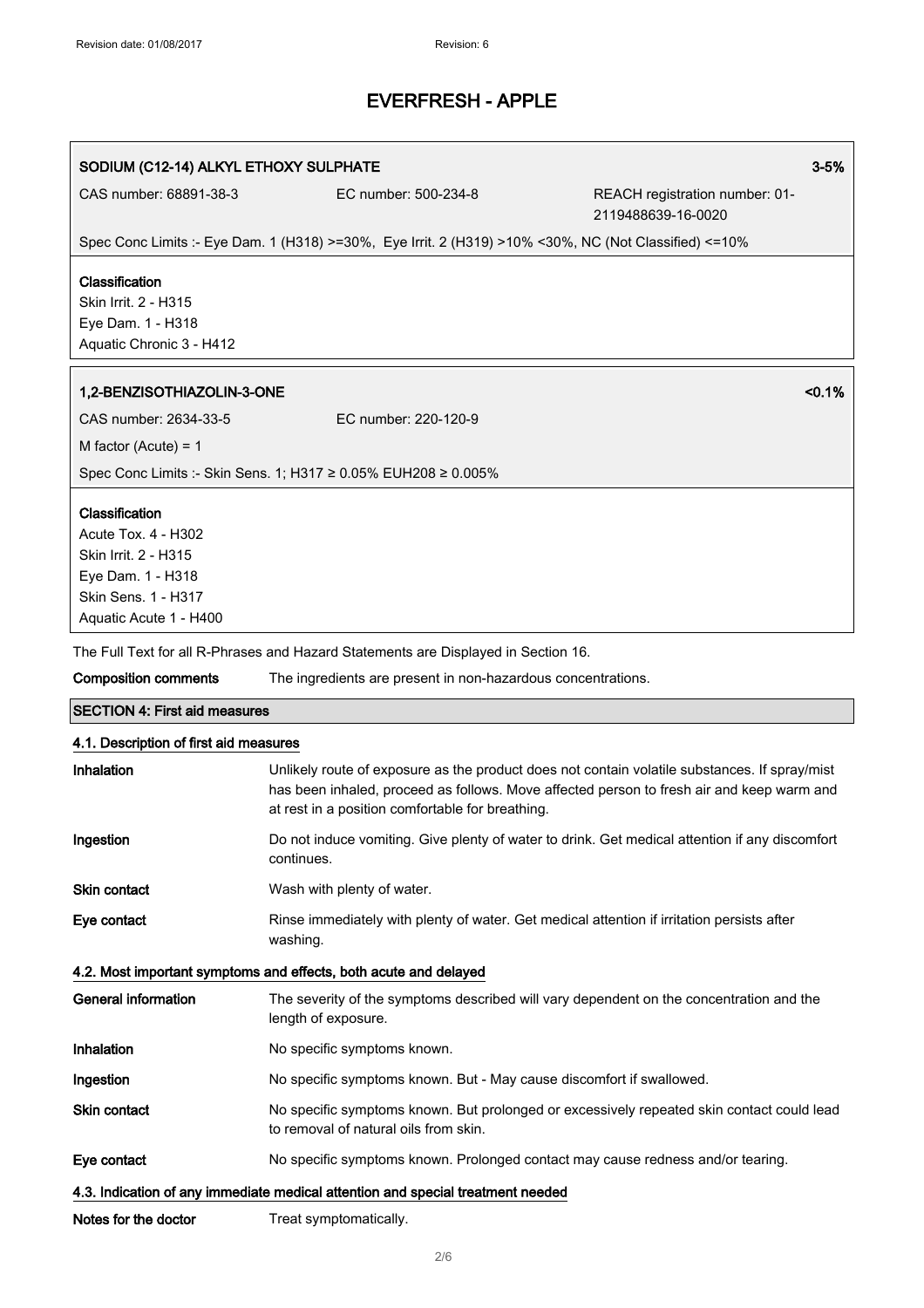| <b>SECTION 5: Firefighting measures</b>                    |                                                                                                                                                                                                                                              |
|------------------------------------------------------------|----------------------------------------------------------------------------------------------------------------------------------------------------------------------------------------------------------------------------------------------|
| 5.1. Extinguishing media                                   |                                                                                                                                                                                                                                              |
| Suitable extinguishing media                               | The product is not flammable. Use fire-extinguishing media suitable for the surrounding fire.                                                                                                                                                |
| 5.2. Special hazards arising from the substance or mixture |                                                                                                                                                                                                                                              |
| Specific hazards                                           | Thermal decomposition or combustion products may include the following substances:<br>Irritating gases or vapours.                                                                                                                           |
| 5.3. Advice for firefighters                               |                                                                                                                                                                                                                                              |
| Special protective equipment<br>for firefighters           | Wear positive-pressure self-contained breathing apparatus (SCBA) and appropriate protective<br>clothing.                                                                                                                                     |
| <b>SECTION 6: Accidental release measures</b>              |                                                                                                                                                                                                                                              |
|                                                            | 6.1. Personal precautions, protective equipment and emergency procedures                                                                                                                                                                     |
| <b>Personal precautions</b>                                | No special protective clothing. (See Sec 8)                                                                                                                                                                                                  |
| 6.2. Environmental precautions                             |                                                                                                                                                                                                                                              |
| <b>Environmental precautions</b>                           | Spillages or uncontrolled discharges into watercourses must be reported immediately to the<br>Environmental Agency or other appropriate regulatory body.                                                                                     |
| 6.3. Methods and material for containment and cleaning up  |                                                                                                                                                                                                                                              |
| Methods for cleaning up                                    | Small Spillages: Flush away spillage with plenty of water. Large Spillages: Contain and<br>absorb spillage with sand, earth or other non-combustible material. Collect and place in<br>suitable waste disposal containers and seal securely. |
| 6.4. Reference to other sections                           |                                                                                                                                                                                                                                              |
| Reference to other sections                                | For personal protection, see Section 8.                                                                                                                                                                                                      |
| <b>SECTION 7: Handling and storage</b>                     |                                                                                                                                                                                                                                              |
| 7.1. Precautions for safe handling                         |                                                                                                                                                                                                                                              |
| Usage precautions                                          | No specific recommendations.                                                                                                                                                                                                                 |
|                                                            | 7.2. Conditions for safe storage, including any incompatibilities                                                                                                                                                                            |
| <b>Storage precautions</b>                                 | Keep only in the original container in a cool, well-ventilated place. Store away from the<br>following materials: Oxidising materials.                                                                                                       |
| 7.3. Specific end use(s)                                   |                                                                                                                                                                                                                                              |
| Specific end use(s)                                        | The identified uses for this product are detailed in Section 1.2.                                                                                                                                                                            |
| <b>Usage description</b>                                   | See Product Information Sheet & Label for detailed use of this product.                                                                                                                                                                      |
| <b>SECTION 8: Exposure Controls/personal protection</b>    |                                                                                                                                                                                                                                              |
| 8.1. Control parameters                                    |                                                                                                                                                                                                                                              |
| Ingredient comments                                        | No exposure limits known for ingredient(s).                                                                                                                                                                                                  |
| 8.2. Exposure controls                                     |                                                                                                                                                                                                                                              |
| Appropriate engineering<br>controls                        | Not relevant.                                                                                                                                                                                                                                |
| Eye/face protection                                        | No specific eye protection required during normal use.                                                                                                                                                                                       |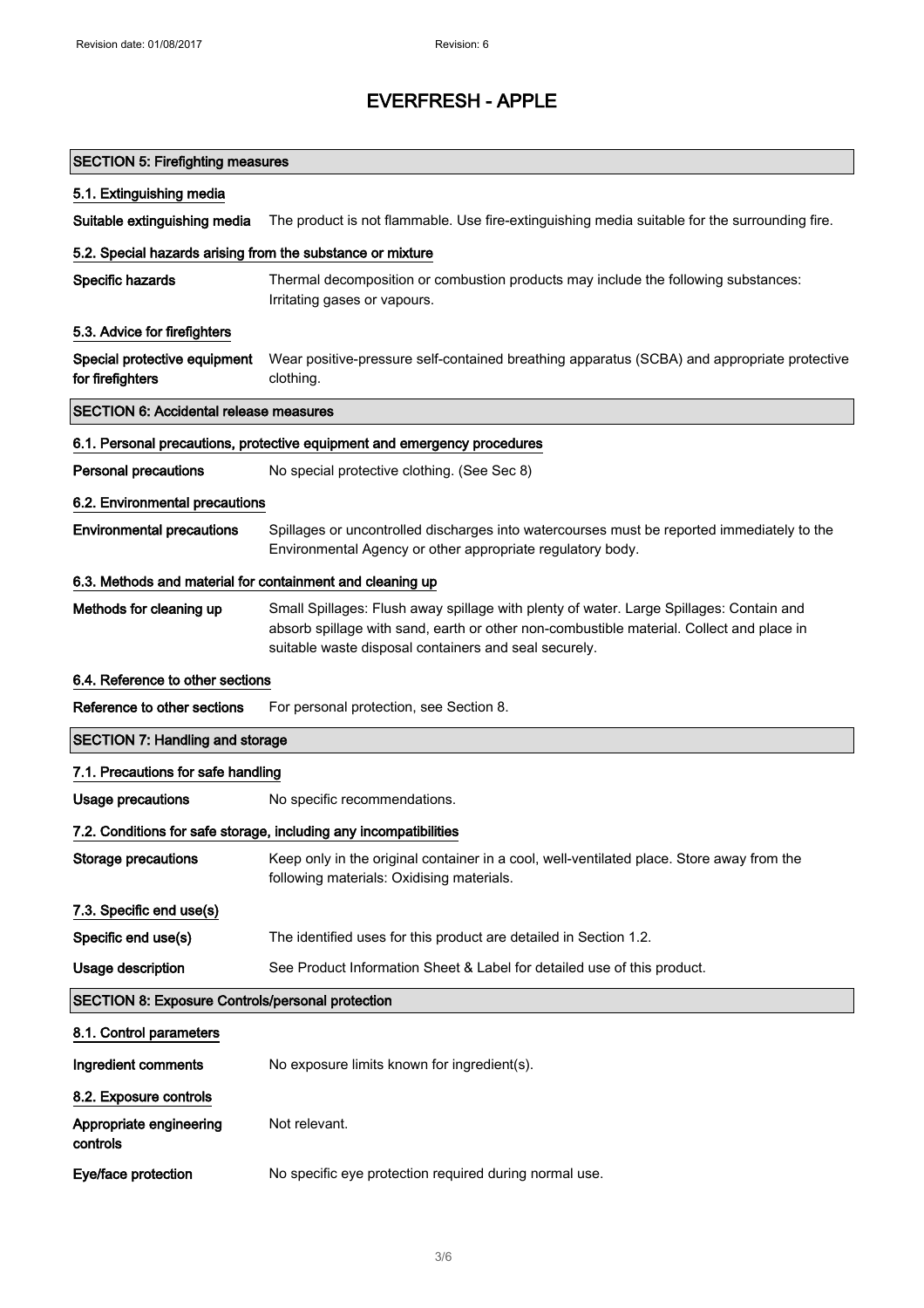| Hand protection                                            | No specific hand protection recommended. For prolonged or repeated skin contact use<br>suitable protective gloves.  |
|------------------------------------------------------------|---------------------------------------------------------------------------------------------------------------------|
| Other skin and body<br>protection                          | None required.                                                                                                      |
| <b>Respiratory protection</b>                              | Respiratory protection not required.                                                                                |
| <b>SECTION 9: Physical and Chemical Properties</b>         |                                                                                                                     |
| 9.1. Information on basic physical and chemical properties |                                                                                                                     |
| Appearance                                                 | Viscous liquid.                                                                                                     |
| Colour                                                     | Clear. Green.                                                                                                       |
| Odour                                                      | Apple.                                                                                                              |
| pH                                                         | pH (concentrated solution): 7.00                                                                                    |
| <b>Melting point</b>                                       | $0^{\circ}$ C                                                                                                       |
| Initial boiling point and range                            | 101°C @ 760 mm Hg                                                                                                   |
| Flash point                                                | Boils without flashing.                                                                                             |
| <b>Relative density</b>                                    | 1.010 @ 20°C                                                                                                        |
| Solubility(ies)                                            | Soluble in water.                                                                                                   |
| 9.2. Other information                                     |                                                                                                                     |
| Other information                                          | None.                                                                                                               |
| <b>SECTION 10: Stability and reactivity</b>                |                                                                                                                     |
| 10.1. Reactivity                                           |                                                                                                                     |
| Reactivity                                                 | There are no known reactivity hazards associated with this product.                                                 |
| 10.2. Chemical stability                                   |                                                                                                                     |
| <b>Stability</b>                                           | No particular stability concerns.                                                                                   |
| 10.3. Possibility of hazardous reactions                   |                                                                                                                     |
| Possibility of hazardous<br>reactions                      | See sections 10.1, 10.4 & 10.5                                                                                      |
| 10.4. Conditions to avoid                                  |                                                                                                                     |
| <b>Conditions to avoid</b>                                 | There are no known conditions that are likely to result in a hazardous situation.                                   |
| 10.5. Incompatible materials                               |                                                                                                                     |
| Materials to avoid                                         | No specific material or group of materials is likely to react with the product to produce a<br>hazardous situation. |
| 10.6. Hazardous decomposition products                     |                                                                                                                     |
| Hazardous decomposition<br>products                        | No known hazardous decomposition products.                                                                          |
| <b>SECTION 11: Toxicological information</b>               |                                                                                                                     |

11.1. Information on toxicological effects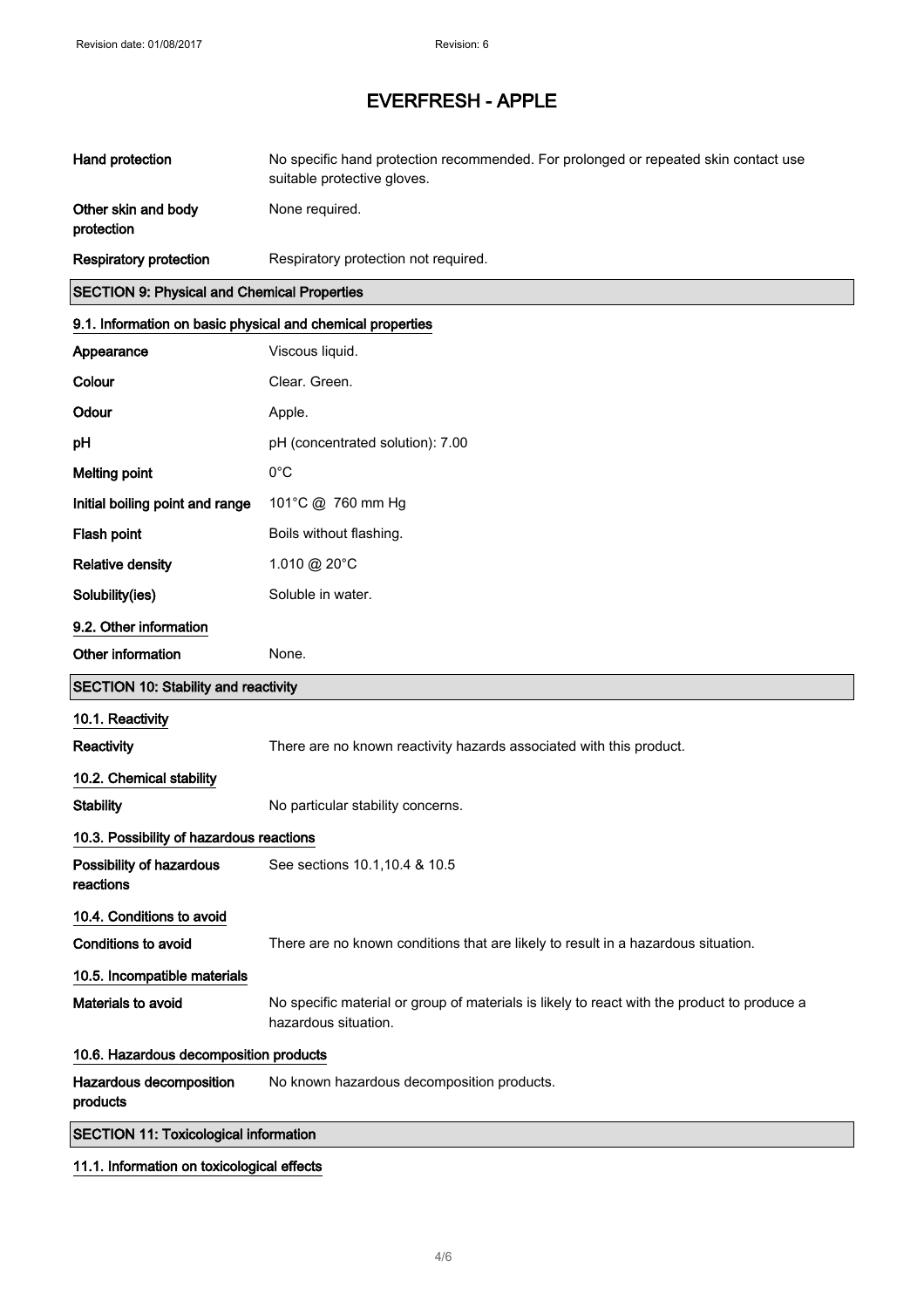| <b>Toxicological effects</b>               | We have not carried out any animal testing for this product. Any ATE figures quoted below are<br>from Toxicity Classifications that have been carried out using ATE (Acute Toxicity Estimate)<br>Calculation Method using LD50 or ATE figures provided by the Raw Material Manufacturer. |  |
|--------------------------------------------|------------------------------------------------------------------------------------------------------------------------------------------------------------------------------------------------------------------------------------------------------------------------------------------|--|
| Other health effects                       | Low oral toxicity, but ingestion may cause irritation of the gastro-intestinal tract.                                                                                                                                                                                                    |  |
| Acute toxicity - oral                      |                                                                                                                                                                                                                                                                                          |  |
| Notes (oral LD <sub>50</sub> )             | Based on available data the classification criteria are not met.                                                                                                                                                                                                                         |  |
| <b>SECTION 12: Ecological Information</b>  |                                                                                                                                                                                                                                                                                          |  |
| Ecotoxicity                                | Not regarded as dangerous for the environment.                                                                                                                                                                                                                                           |  |
| 12.1. Toxicity                             |                                                                                                                                                                                                                                                                                          |  |
| <b>Toxicity</b>                            | We have not carried out any Aquatic testing, therefore we have no Aquatic Toxicity Data<br>specifically for this product. The Aquatic Toxicity Data, where provided by the raw material<br>manufacturer for ingredients with aquatic toxicity, can be made available on request.         |  |
| 12.2. Persistence and degradability        |                                                                                                                                                                                                                                                                                          |  |
| Persistence and degradability              | The surfactant(s) contained in this product complies(comply) with the biodegradability criteria<br>as laid down in Regulation (EC) No. 648/2004 on detergents.                                                                                                                           |  |
| 12.3. Bioaccumulative potential            |                                                                                                                                                                                                                                                                                          |  |
| <b>Bioaccumulative potential</b>           | The product does not contain any substances expected to be bioaccumulating.                                                                                                                                                                                                              |  |
| 12.4. Mobility in soil                     |                                                                                                                                                                                                                                                                                          |  |
| <b>Mobility</b>                            | Not known.                                                                                                                                                                                                                                                                               |  |
| 12.5. Results of PBT and vPvB assessment   |                                                                                                                                                                                                                                                                                          |  |
| Results of PBT and vPvB<br>assessment      | This product does not contain any substances classified as PBT or vPvB.                                                                                                                                                                                                                  |  |
| 12.6. Other adverse effects                |                                                                                                                                                                                                                                                                                          |  |
| Other adverse effects                      | Not known.                                                                                                                                                                                                                                                                               |  |
| <b>SECTION 13: Disposal considerations</b> |                                                                                                                                                                                                                                                                                          |  |
| 13.1. Waste treatment methods              |                                                                                                                                                                                                                                                                                          |  |
| <b>Disposal methods</b>                    | Discharge used solutions to drain. Small amounts (less than 5 Litres) of unwanted product<br>may be flushed with water to sewer. Larger volumes must be sent for disposal by approved<br>waste contractor. Consign empty container to normal waste.                                      |  |
| <b>SECTION 14: Transport information</b>   |                                                                                                                                                                                                                                                                                          |  |
| General                                    | Not classified for Transport.                                                                                                                                                                                                                                                            |  |
| 14.1. UN number                            |                                                                                                                                                                                                                                                                                          |  |
| 14.2. UN proper shipping name              |                                                                                                                                                                                                                                                                                          |  |
| 14.3. Transport hazard class(es)           |                                                                                                                                                                                                                                                                                          |  |
| 14.4. Packing group                        |                                                                                                                                                                                                                                                                                          |  |
| 14.5. Environmental hazards                |                                                                                                                                                                                                                                                                                          |  |
| 14.6. Special precautions for user         |                                                                                                                                                                                                                                                                                          |  |
|                                            | 14.7. Transport in bulk according to Annex II of MARPOL and the IBC Code                                                                                                                                                                                                                 |  |
| <b>SECTION 15: Regulatory information</b>  |                                                                                                                                                                                                                                                                                          |  |